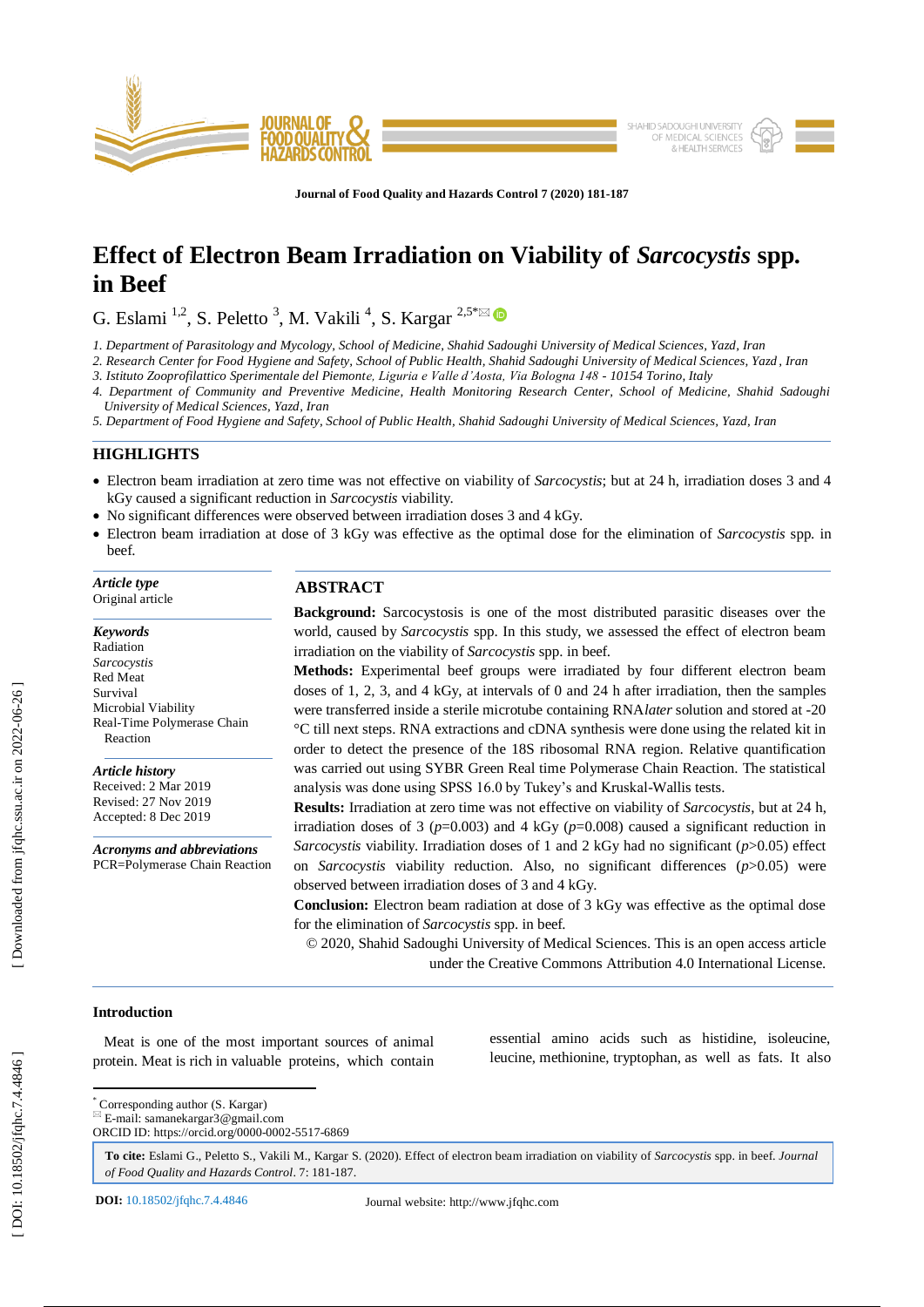contains fatty acids such as linoleic acid, linolenic acid, and arachidonic acid; minerals, including phosphates, sulfates, iron, and zinc; vitamins, especially B vitamins; and carbohydrates (Górska -Warsewicz et al., 2018). Therefore, meat has fundamental roles in the optimal growth of the body. Possibility of meat infected with various pathogens causes important health problems; food safety risks includ e parasites like *Sarcocystis* spp., *Toxoplasma gondii*, *Taenia saginata*, *T. solium,* etc.

 *Sarcocystis* spp. are considered as the most important protozoa in domestic ruminants; it can also be found in many wild animals, birds, cold -blooded animals, rodents, reptiles, and humans. This parasite has a mandatory dual host life cycle; dogs, cats, and wild carnivores such as foxes, wolves, raccoons, coyotes, etc. as the definitive hosts and cattle, sheep, goats, pigs, etc. as the intermediate host. The intermediate hosts could infect by eating food contaminated with oocysts defecated with the feces of the definitive host, where the tissue cyst forms in the muscles of the intermediate host. The definitive hosts infect with eating of intermediate host harboring the tissue cyst. There are more than 130 *Sarcocystis* spp., some of which can cause great economic losses by causing clinical or subclinical diseases. Symptoms of infection in human usually include diarrhea, abdominal pain, temporary nausea, bloating, watery diarrhea, fever, dizziness, joint pain, and anorexia (Dubey et al., 2016). In order to prevent sarcocystosis in human, it is recommended to freeze or heat the beef at 55 °C for 20 min for inactivation of the transmission (Dubey and Lindsay, 2006).

 There are five *Sarcocystis* spp. in cattle, including *S. cruzi*, *S. heydorni*, *S. hirsuta*, S*. hominis*, and *S. rommeli* with their specific definitive hosts, canines for *S. cruzi*, felines for *S. hirsuta* and *S. rommeli*, and primates for *S. heydorni* and *S. hominis*. Humans can be considered as the definitive host for *S. hominis* and *S. heydorni*. Human infection with *S. hominis* has symptoms, including nausea, stomachache, and abdominal pain (Dubey et al., 2016).

 Irradiation is one of the ways to sanitize and promote food safety which used in many foods to control of various parasites. The maximum allowable amounts of irradiation for red meat and poultry meat are 4.5 and 7 kGy, respectively. One of the purposes of irradiation is to delay the ripening of fruits and some vegetables (Farkas and Mohácsi -Farkas, 2011). The use of irradiation process as a food storage process by the Food and Agriculture Organization is allowed up to the dose of 10 kGy which approved from a toxicological point of view. The use of advanced processing technologies such as irradiation has excellent potential in improving the safety and quality of the food industry (Ehlermann, 2016; McFadden et al., 2016; Murray et al., 2015). Therefore, it is necessary to study the effect of irradiation for parasites

control. In this study, we assessed the effect of electron beam irradiation on viability (survival) of the tissue cyst of *Sarcocystis* spp. in beef.

## **Materials and methods**

## *Preparation of experimental groups*

 Beef was prepared from different parts of carcass of slaughtered cattle in a slaughterhouse in Yazd City (Iran) and immediately was transferred to the laboratory. Then,  $1\times1$  cm slices were separated from different parts of the beef and randomly spread on 15 separate plates in each group of time zero and 24 as in each group of exposure; three of 15 plates were considered untreated as control group. Before the exposure, all beef samples were stored at refrigerator.

#### *Electron beam treatment*

 The beef samples were sent to the Taft Radiation Center (Iran). Four different electron beam doses of 1, 2, 3, and 4 kGy were used. After exposure, the samples were inserted inside a sterile tube with RNA*Later* (Sigma - Aldrich, Taufkirchen, Germany), then were stored at -20 °C till next experiments. Finally, all beef groups were analyzed at 0 and 24 h for detection of viable *Sarcocystis* spp. All the tests were repeated in triplicate.

## *Detection of Sarcocystis spp.*

 Before any exposure, molecular detection of all samples in all plates was done to ensure of infection with *Sarcocystis* spp. For this purpose, DNA extraction was done using salting out method (Hajimohammadi et al., 2014; Moghadam Ahmadi et al., 2015). Detection of the *Sarcocystis* spp. was done using the amplification of the target of 18S ribosomal RNA by the specific primers of Sar-F 5'-TGGCTAATACATGCGCAAATA-3' and Sar-R 5'-AACTTGAATGATCTATCGCCA-3' in a 20 µl reaction with the final concentration of 0.5 µM for each primer, 1X Polymerase Chain Reaction (PCR) buffer (Ampliqon, Odense, Denmark), including 1.5 mM MgCl <sup>2</sup>, 0.2 mM dNTP, and 1 U *Taq* DNA polymerase. The thermal amplification was done using the thermal cycler (SimpliAmp, ABI, USA) by the thermal program of 94 °C for 5 min for the first denaturation and followed by 30 cycles of 94 °C for 45 s, 50 °C for 45 s, and 72 °C for 45 s. The final extension was done at 72 °C for 5 min. The amplicons were assessed using 2% agarose gel electrophoresis alongside with 50 bp DNA ladder (Fermentas, USA). The positive and negative controls were used in all amplification by *Sarcocystis* spp. isolated from tissue cyst and ddH <sup>2</sup>O, respectively. All the experimental assays were done in triplicate.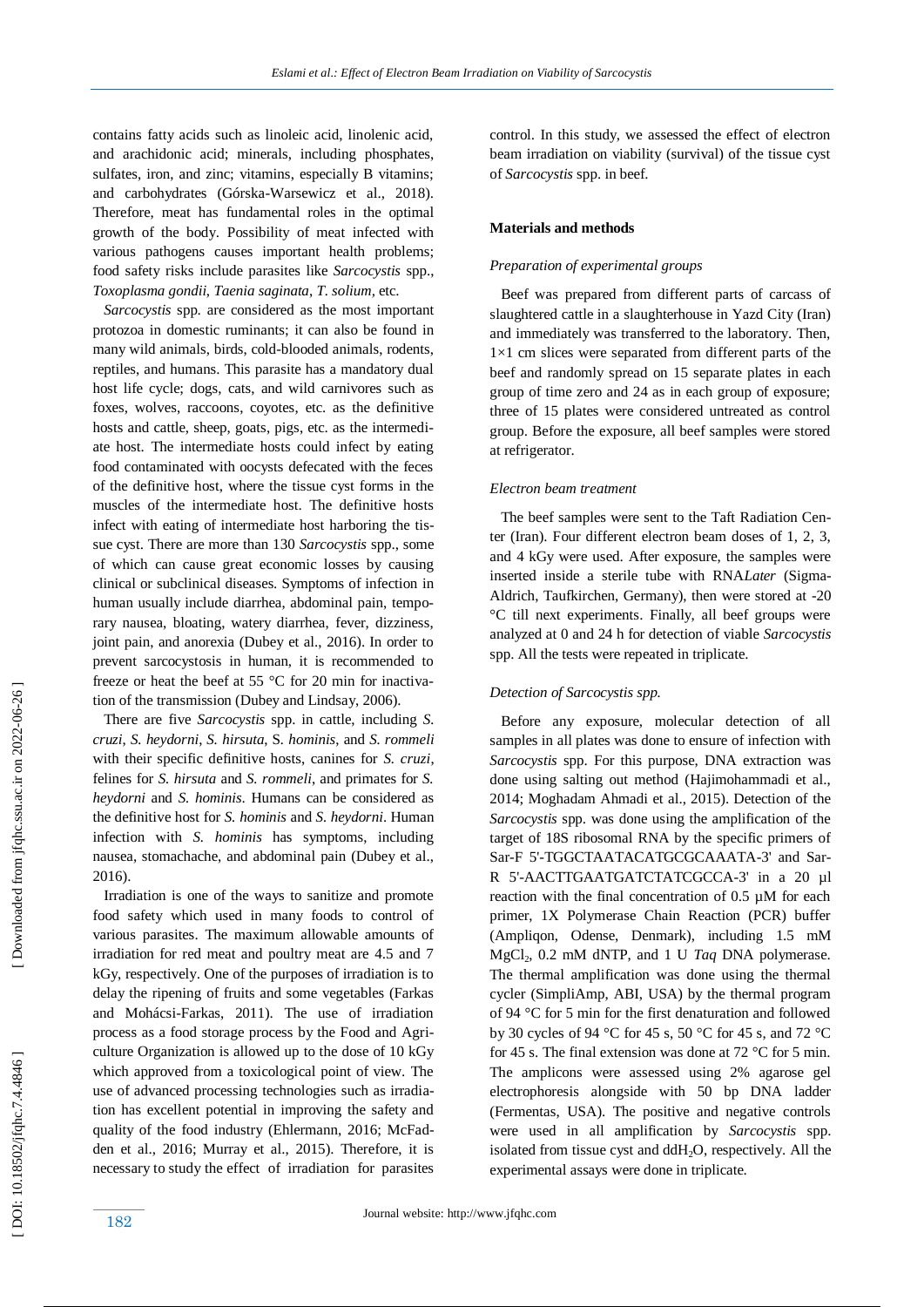## *Viability (survival) of Sarcocystis spp.*

#### *-RNA extraction and cDNA synthesis*

 RNA extraction was done using GF -1 Total RNA Extraction Kit (Vivantis, South Korea) based on the manufacturer's instruction. RNA quantification was carried out using spectrophotometer (Thermo Scientific™ NanoDrop™ One Microvolume UV-Vis Spectrophotometer, USA). The cDNA was synthesized using RevertAid First Strand cDNA Synthesis Kit (Thermo Scientific, USA) based on the manufacturer protocol *.* All tests were done in triplicate.

#### *-Real time PCR*

 Each reaction was prepared in a volume of 20 μl containing 1× master mix [\(SYBR™ Green PCR Master Mix-](https://www.thermofisher.com/order/catalog/product/4309155)[Thermo Fisher Scientific, USA\),](https://www.thermofisher.com/order/catalog/product/4309155) 200 nM of each primer, and 2 μl of cDNA. The amplification for Real time PCR was performed by thermal cycler (StepOne, Life Technologies, USA). The 18S rRNA target of *Sarcosystis* spp. was detected using Sar -F and Sar -R that was mentioned in genus detection section. Amplification cycles were performed with initial heating at 95 °C for 10 min, followed by 45 cycles of 95 °C for 15 s, 60 °C for 1 min. All tests were done in triplicate. Samples with amplification of at least 2 of the 3 replicates were considered positives. In order to ensuring the specific amplification, the melting point analysis was done. The data were collected based on Ct for all treated and control samples in the exponential phase of the reaction. Finally, the Rel ative Quantification (RQ) was calculated for the comparison and analysis.

#### *Statistical analysis*

 Statistical analysis of data was done using SPSS software v. 16.0. Comparison of viability of *Sarcocystis* spp. between each group exposure with electron beam and the control group (untreated) was performed by the Tukey's test. The comparisons between the treated groups in different doses in each time were done using Kruskal - Wallis test. In all cases, a significance level was considered as 0.05.

## **Results**

 Molecular detection showed that the beef we used in this study were infected with *Sarcocystis* spp. (Figure 1). The expected amplicon size was 150 to 200 for *Sarcocystis* spp. detection.

 SYBR Green Real time PCR analyses showed that no significant difference (*p*>0.05) was observed in the viability of the *Sarcocystis* spp. before and after irradiation at any of the doses at time zero (Figure 2).

 Significant differences were observed in the viability of *Sarcocystis* spp. before and after irradiation at doses of 3 (*p*=0.003) and 4 (*p*=0.008) kGy at time 24. According to statistical analysis, doses of 1 and 2 kGy had no effect on the viability of the parasite  $(p>0.05$ ; Figure 3).

## **Discussion**

 In this study, the effect of electron beam irradiation was assessed on the viability of *Sarcocystis* spp. in beef using SYBR Green Real time PCR. We showed that at least 3 kGy after 24 h destroyed *Sarcocystis* parasite. Due to the fact that the consumption of half-cooked meat is common in some parts of the world, the beam electron irradiation processing can be used as one of the ways to make meat safe.

 Electron beam is one of the most significant methods for microbial inactivation. In this process, high-energy electrons with the acceleration close to light speed are used, therefore, this energy penetrate in food matrices. This method is useful for elimination of parasites, viruses, insects, bacteria, yeasts, and molds in food. Irradiation also extends the shelf life of raw materials to avoid wasting food resources (Lung et al., 2015; McFadden et al., 2016; Murray et al., 2015).

 The results of this study showed that electron beam had an appropriate efficiency in inactivation of *Sarcocystis*  spp. in meat. Although, the irradiation at zero time had no effect on the viability of the parasite but the doses 3 and 4 kGy at time of 24 h reduced significantly the *Sarcocystis* viability (survival). No significant difference was observed between doses of 3 and 4 kGy after 24 h. Therefore, considering 3 kGy may be suitable as the optimal dose for the destruction of *Sarcocystis* parasites. There are some studies for using electron beam against microorganisms. Javanmard et al. (2006) showed that doses of 2 and 3 kGy are effective in reducing *Salmonella* in poultry. It is proved that 2 kGy has the ability of killing *Entamoeba histolytica* cysts (Rahman, 2007). In some other studies, doses from 0.3 to 1 kGy are suitable for killing *Cysticercus bovis* and *Trichinella spiralis*, respectively (Farkas, 1998). Also, Al -Farisi et al. (2013) showed that doses of 0.5, 1, and 2 kGy are effective in destroying of *Orizafilus surinamensis*. In the study by Ooi et al. (1993), the dose of 2 kGy is effective in killing *Angiostrangillus cantonensis*. Collins et al. (2005) examined the effect of electron beam on *Cryptosporidium parvum* in oysters, their data shows that although doses of 1 and 1.5 kGy are effective in its destruction, but a dose of 2 kGy destroys all inoculated parasites. However, Yu and Park (2003) showed that the doses from 1 to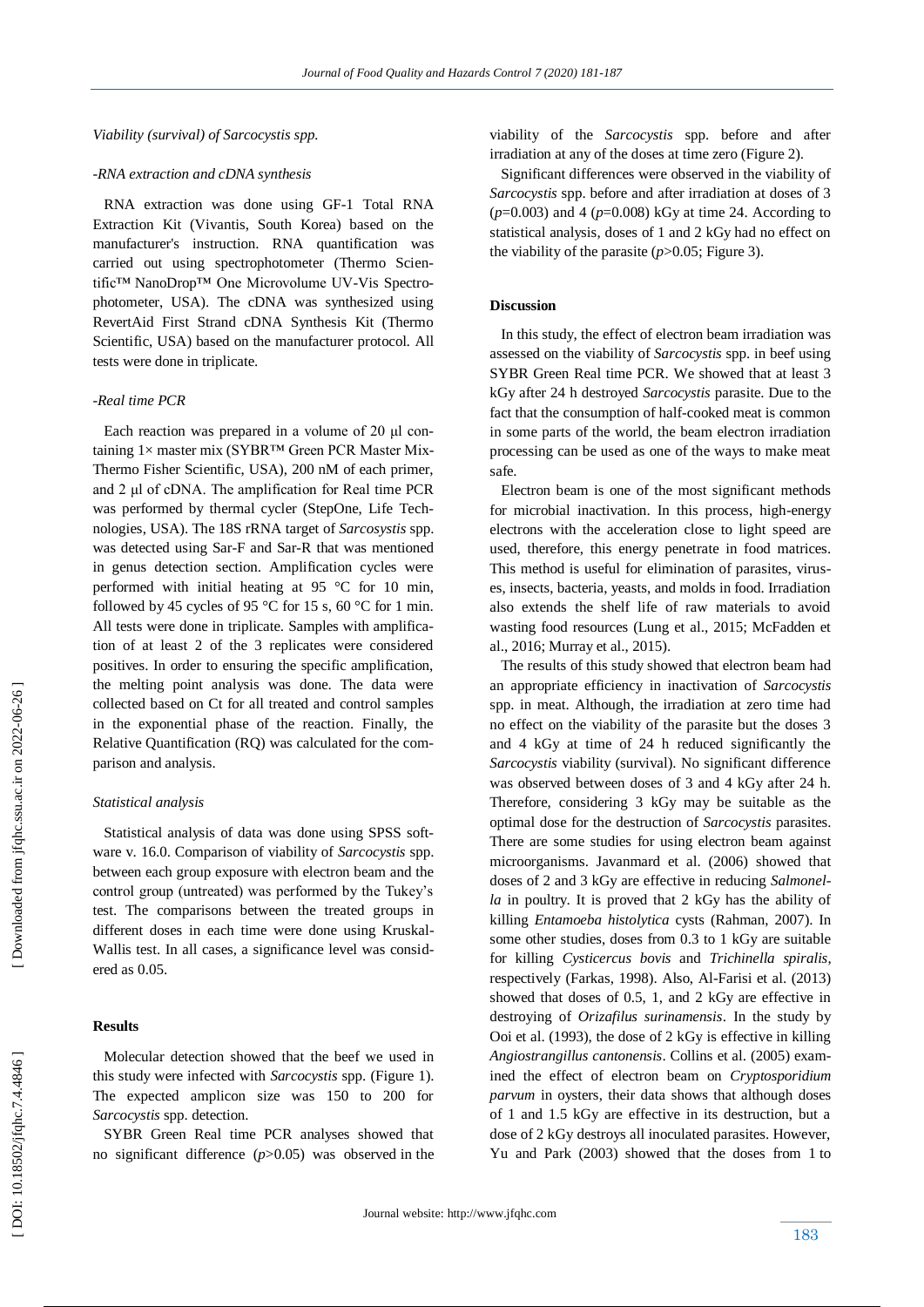

**Figure 1:** Agarose gel electrophoresis -Amplification with the specific primer pair of Sar in order to molecular detection of *Sarcocystis* spp. in meet. Lane 1: negative control (ddH <sup>2</sup>O), lanes 2 to 5: samples with *Sarcocystis* spp., lane 6: positive control (*Sarcocytis* spp. isolated from the tissue cyst), lane 7: 50 bp DNA ladder. The expected amplicons size was around 150 to 200 bp.



**Figure 2:** Comparison of the effect of the studied electron beam irradiation doses (1 to 4 kGy) at time zero on *Sarcocystis* spp. in meat. RQ is relative quantification.

Journal website: http://www.jfqhc.com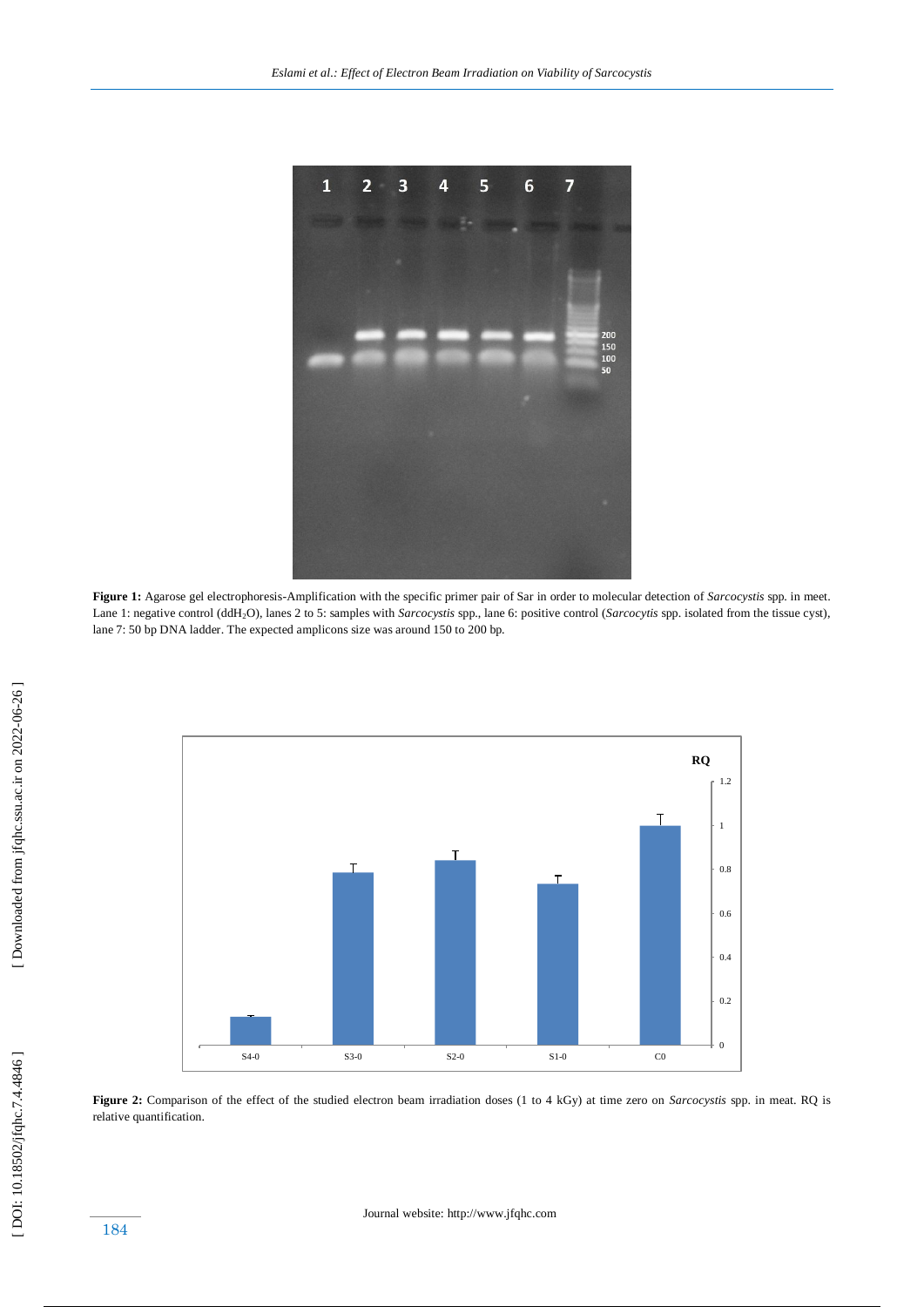

**Figure 3 :** Comparison of the effect of the studied electron beam irradiation doses (1 to 4 kGy) after 24 h on *Sarcocystis* spp. in meat. RQ is relative quantification.

50 kGy have no effect on *C. parvum* cyst. It means that the dose of 50 kGy just can inactivate the parasite. Therefore, it seems that the minimum and maximum lethal dose varies depending on the morphological characteristics, structure of the parasite, and the establishment of the parasite. On the other hand, the effectiveness of ionizing irradiation is highly dependent on the stage of development of a parasite (Franssen et al., 2019; Hallman, 2013). For instance, for sterilization of *T. spiralis*, dose of 0.012 kGy is necessary, while for maturation inhibition of *T. spiralis*, doses of 0.020 to 0.030 kGy are efficient and for its destruction, doses of 1.4 to 6.3 kGy are needed (Munir and Federighi, 2020).

 It seems that *Sarcocystis* spp. needs higher dose of irradiation to lose its viability. On the other hand, the doses from 2 to 6 kGy have positive effects on the shelf life of camel meat and increase it from two to six weeks (Al -Bachir and Zeinou, 2009). Murrell (1995) reported that the 6 kGy dose kills *Anisakis* larvae. The dose of 0.25 kGy is sufficient to eliminate *T. gondii* and *Entamoebea histolytica* from food. It seems that lower doses have no sufficient effects for the inactivation of some parasites because doses from 0.05 to 0.1 kGy have no enough power to inactivate metacestodes of *Echinococcus multilocularis* (Pohle et al., 2011).

 Depending on the *Sarcocystis* species, tissue cysts differ in size and shape. They range from a few micrometers to several millimeters in length, range from narrow to wide in circumference, and have a great variety of wall structures that differ in thickness and in patterns of peripheral protrusions called cytophaneres. Seven morphologically unique wall structures were described in early reports of *Sarcocystis* (Fayer et al., 2015). Some tissue cysts have internal septa that form compartments, while in others, no septa are apparent. The septa and cytophaneres may be difficult to distinguish by light microscopy and are best seen by electron microscopy. *Sarcocystis* spp. can be found in the muscles of limbs, tongue, esophagus, diaphragm, and heart but also in neural tissue in the brain, spinal cord, and Purkinje fibers.

 To prevent intestinal sarcocystosis, meat must be thoroughly cooked or frozen to kill the bradyzoites in the sarcocysts. Thorough cooking make bradyzoites noninfectious, as demonstrated in a volunteer study involving *S. suihominis* (Fayer et al., 2015). *S. meischeriana* in pork was rendered noninfectious for dogs after cooking meat at 60 °C for 20 min, 70 °C for 15 min, and 100 °C for 5 min; or frozen at -4  $^{\circ}$ C for 48 h and at -20  $^{\circ}$ C for 24 h (Fayer et al., 2015). In addition, the suitable irradiation dose of electron beam could apply to make inactivate *Sarcocystis* spp. Doses below 10 kGy are the permitted and recommended for foods (IAEA, 2015). Our results showed that 3 kGy after 24 h is adequate for inactivation of the studied parasite. However, further studied are necessary to determine meat quality and undesirable changes on the sensory characteristics of meat after exposing with irradiation. si-24 C24 C24 C24 C24 C36 C31 C24 C36 C4 C4 C4 KGy) after 24 h on *Sarcocystis* spp. in meat. RQ is relative morphologically unique wall structures were described in early reports of *Sarcocystis* (Fayer et al., 2015). So

 This work also showed the usefulness of the Real time PCR for assessing viability of *Sarcocystis* spp. in meat.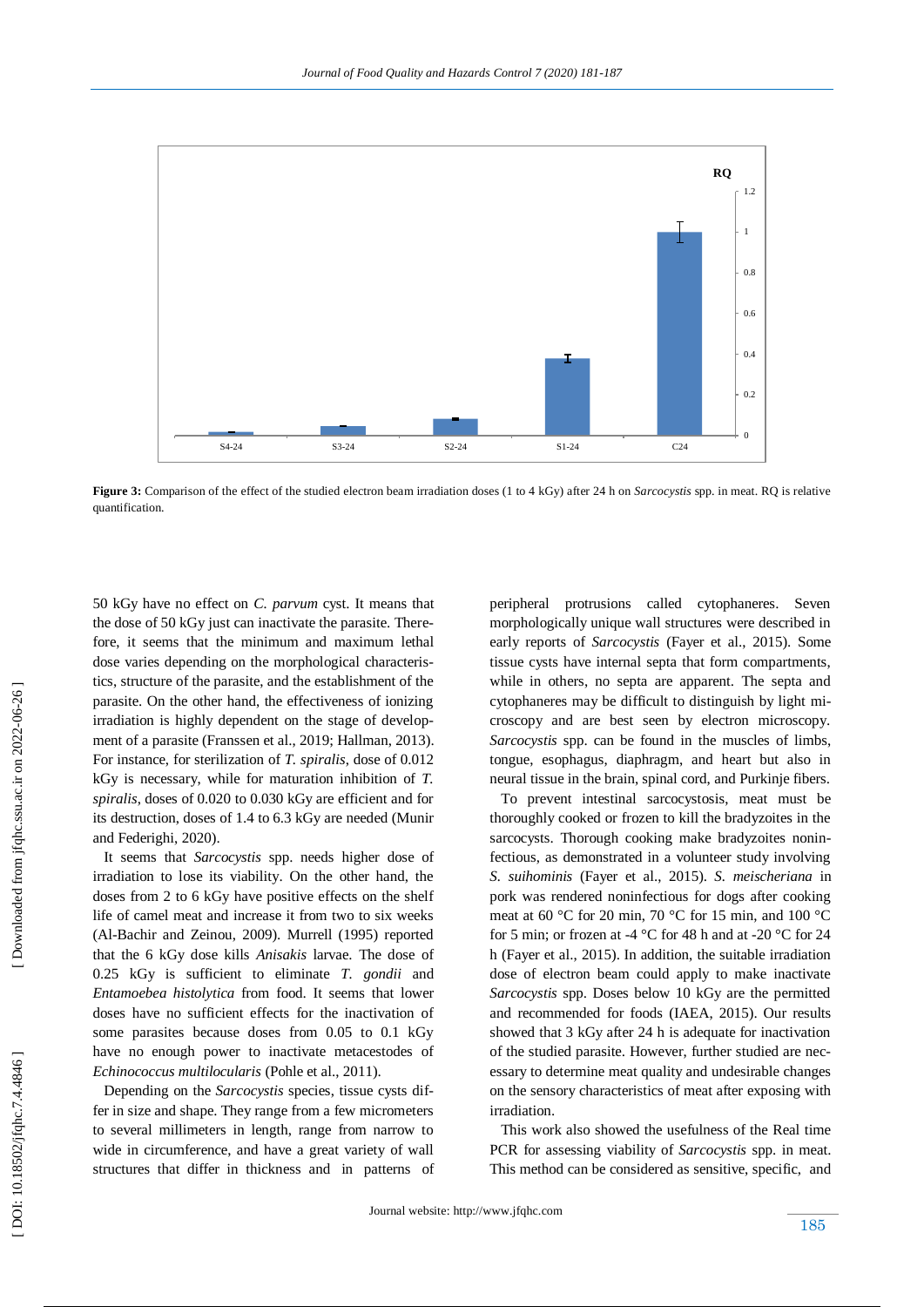fast in comparison with bioassay methods. In addition, we cannot use bioassay for each cattle after slaughtering but it is possible to set up the SYBR Green Real time PCR in the main centers of meat monitoring organization especially after any treatment on meat. On the other hand, unlike the bacteria, there is no culturing method for many food -borne parasitic agents such as *Sarcocystis*  spp.

#### **Conclusion**

 Electron beam irradiation at dose of 3 kGy was effective as the optimal irradiation dose for elimination of *Sarcocystis* spp. in beef. As a result, due to the sensitivity of the *Sarcocystis* spp. to low doses of electron beam, the irradiation process could be widely applied to reduce the risk of this parasite in meat and meat products.

#### **Author contributions**

 G.E. designed the study; G.E. and S.P. wrote the manuscript; M.V. analyzed the data; S.K. did the experimental work. All the authors read and approved the final manuscript.

#### **Conflicts of interest**

 All the authors stated that there was not any conflict of interest.

#### **Acknowledgements**

 This research was approved and financially supported by School of Public Health, Shahid Sadoughi University of Medical Sciences, Yazd, Iran (MS c thesis code: 3966). We thank authorities of Taft Radiation Center (Iran) for their kindly collaboration.

#### **Reference s**

- Al -Bachir M., Zeinou R. (2009). Effect of gamma irradiation on microbial load and quality characteristics of minced camel meat. *Meat Science* . 82: 119 -124. [DOI: 10.1016/j.meatsci. 2008.12.012]
- Al -Farisi M., Abuagla A., Mohamed E., Gohs U. (2013). The effect of electron beam on dates infestation. *Food Control*. 33: 157 - 161. [DOI: 10.1016/j.foodcont.2013.02.029]
- Collins M.V., Flick G.J., Smith S.A., Fayer R., Croonenberghs R., O'Keefe S., Lindsay D.S. (2005). The effect of high -pressure processing on infectivity of *Cryptosporidium parvum* oocysts recovered from experimentally exposed Eastern oysters (*Crassostrea virginica*). *The Journal of Eukaryotic Microbiology*. 52: 500-504. [DOI: 10.1111/j.1550-7408.2005.00059.x]
- Dubey J.P., Calero -Bernal R., Rosenthal B.M., Speer C.A., Fayer R. (2016). Sarcocystosis of animals and man.  $2<sup>nd</sup>$  edition. CRC Press, Boca Raton.
- Dubey J.P., Lindsay D.S. (2006). Neosporosis, toxoplasmosis, and sarcocystosis in ruminants. *Veterinary Clinics of North America: Food Animal Practice*. 36: 645-671. [DOI: 10.1016/j.cvfa. 2006 .08.00 1 ]
- Ehlermann D.A. (2016). Particular applications of food irradiation: meat, fish and others. *Radiation Physics and Chemistry*. 129: 53 -57. [DOI: 10.1016/j.radphyschem.2016.07.027]
- Farkas J. (1998). Irradiation as a method for decontaminating food: a review. *International Journal of Food Microbiology*. 44: 189 -204. [DOI: 10.1016/S0168 -1605(98)00132 -9]
- Farkas J., Mohácsi -Farkas C. (2011). History and future of food irradiation. *Trends in Food Science and Technology.* 22: 121 - 126. [DOI: 10.1016/j.tifs.2010.04.002]
- Fayer R., Esposito D.H., Dubey J.P. (2015). Human infections with *Sarcocystis* species. *Clinical Microbiology Reviews*. 28: 295 - 311. [DOI: 10.1128/CMR.00113 -14]
- Franssen F., Gerard C., Cozma -Petrut A., Vieira -Pinto M., Jambrak A.R., Rowan N., Paulsen P., Rozycki M., Tysnes K., Rodriguez -Lazaro D., Robertson L. (2019). Inactivation of parasite transmission stages: efficacy of treatments on food of animal origin. *Trends in Food Science and Technology .* 83: 114 -128. [DOI[: 10.1016/j.tifs.2018.11.009](https://doi.org/10.1016/j.tifs.2018.11.009) ]
- Górska -Warsewicz H., Laskowski W., Kulykovets O., Kudlińska Chylak A., Czeczotko M., Rejman K. (2018). Food products as sources of protein and amino acids -the case of Poland. *Nutrients*. 10: 1977. [DOI: 10.3390/nu10121977]
- Hajimohammadi B., Eslami G., Oryan A., Zohourtabar A., Pourmirzaei Tafti H., Moghaddam Ahmadi M. (2014). Molecular identification of *Sarcocystis hominis* in native cattle of central Iran: a case report. *Tropical Biomedicine*. 31:183 -186.
- Hallman G.J. (2013). Control of stored product pests by ionizing radiation. *Journal of Stored Products Research*. 52: 36 -41. [DOI: 10.1016/j.jspr.2012.10.001]
- International Atomic Energy Agency (IAEA). (2015). Manual of good practice in food irradiation: sanitary, phytosanitary and other applications. Technical reports series No. 481. International Atomic Energy Agency.
- Javanmard M., Rokni N., Bokaie S., Shahhosseini G. (2006). Effects of gamma irradiation and frozen storage on microbial, chemical and sensory quality of chicken meat in Iran. *Food Control*. 17: 469 -473. [DOI: 10.1016/j.foodcont.2005.02.008]
- Lung H.M., Cheng Y.C., Chang Y.H., Huang H.W., Yang B.B., Wang C.Y. (2015). Microbial decontamination of food by electron beam irradiation. *Trends in Food Science and Technology.* 44: 66-78. [DOI: 10.1016/j.tifs.2015.03.005]
- McFadden E., Costa -Ramos A.L., Bradley D., Vrain O., McEvoy B., Rowan N.J. (2016). Comparative studies on the novel sterilisation of Irish retailed infant milk formula using electron beam and pulsed light treatments. *International Journal of Science, Environment and Technology*. 5: 4375 -4377.
- Moghadam Ahmadi M., Hajimohammadi B., Eslami G., Oryan A., Yasini Ardakani S.A., Zohourtabar A., Zare S. (2015). First identification of *Sarcocystis hominis* in Iranian traditional hamburger. *Journal of Parasitic Diseases*. 39: 770 -772. [DOI: 10.1007/s12639 -014 -0425 - 7]
- Munir M.T., Federighi M. (2020). Control of foodborne biological hazards by ionizing radiations. *Foods*. 9: 878. [DOI: 10.3390/foods9070878]
- Murray K.A., Kennedy J.E., Barron V., McEvoy B., Vrain O., Ryan D., Cowman R., Higginbotham C.L. (2015). Effects of electron beam irradiation on the property behaviour of poly (ether -block -amide) blended with various stabilisers. *Radiation Physics and Chemistry*. 110: 24 -37. [DOI: 10.1016/ j.radphyschem.2015.01.009]
- Murrell K.D. (1995). Foodborne parasites. *International Journal of Environmental Health Research.* 5: 63 -85. [DOI: 10.1080/ 09603129509356833]
- Ooi H.K., Ishii K., Inohara J., Kamiya M. (1993). Effect of irradiation on the viability of *Angiostrongylus cantonensis* and *A. costaricensis* infective larvae. *Journal of Helminthology*. 67: 238 -242. [DOI: 10.1017/S0022149X00013183]
- Pohle S., Ernst R., MacKenzie C., Spicher M., Romig T., Hemphill A., Gripp S. (2011). *Echinococcus multilocularis* : the impact

DOI: 10.18502/jfqhc.7.4.4846